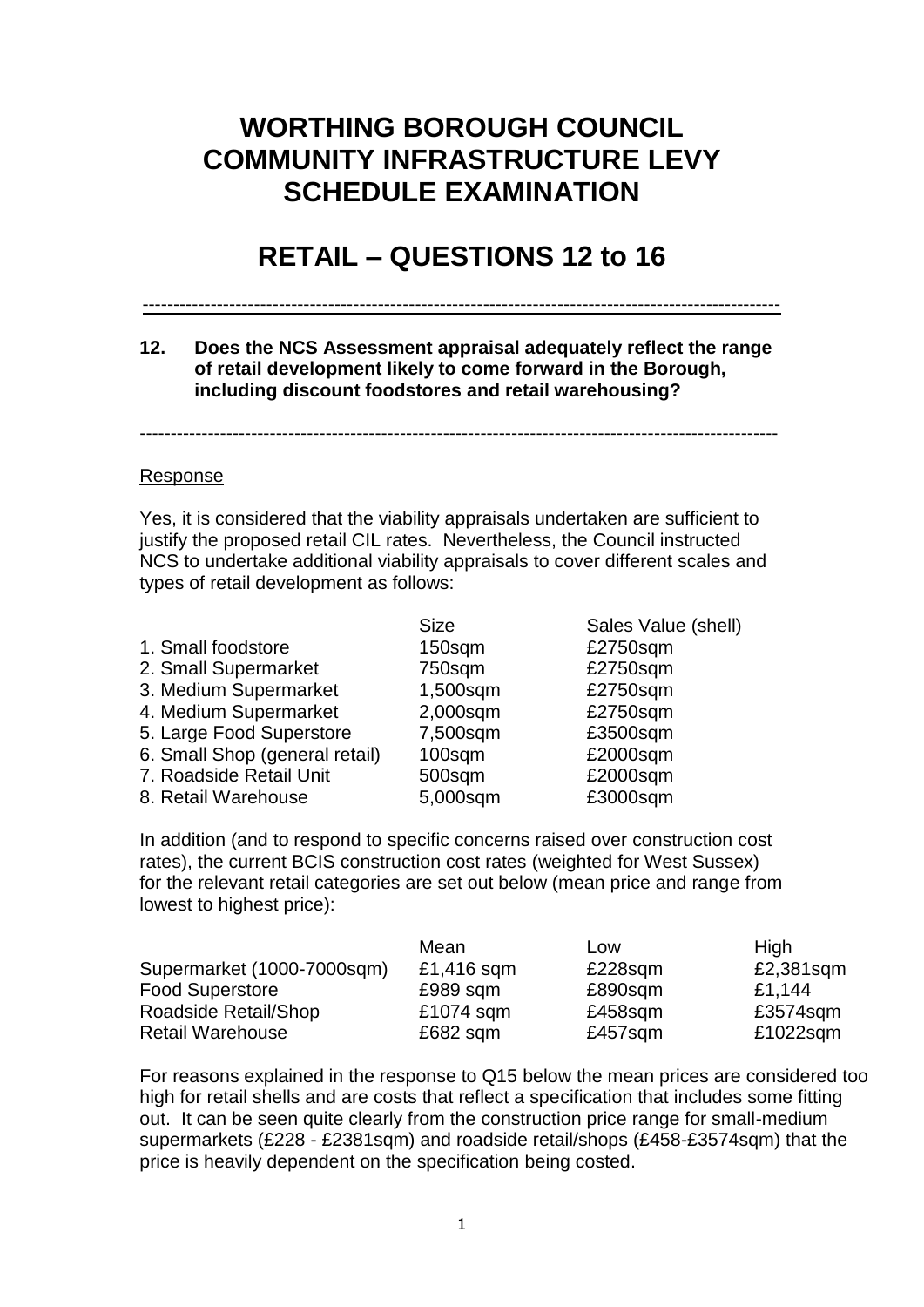The sales values are based on retail shells, so to reflect this the mean build cost rates have been adjusted for small/medium supermarkets and roadside retail and the following cost rates have been applied to the tests as follows:

|                            | <b>Viability Test Rate</b> |
|----------------------------|----------------------------|
| Supermarket (1000-7000sqm) | £950 sqm                   |
| <b>Food Superstore</b>     | £989 sqm                   |
| Roadside Retail/Shop       | £900 sqm                   |
| <b>Retail Warehouse</b>    | £682 sqm                   |

The viability results are as follows:

| <b>Maximum Retail CIL Rates per Sqm</b>        |                                |                                 |                                                  |                                                  |                               |
|------------------------------------------------|--------------------------------|---------------------------------|--------------------------------------------------|--------------------------------------------------|-------------------------------|
| <b>Charging Zone/Base</b><br><b>Land Value</b> | Small<br>Foodstore<br>150sqm   | Small<br>Supermarket<br>750sqm  | <b>Medium Scale</b><br>Supermarket<br>$1500$ sqm | <b>Medium Scale</b><br>Supermarket<br>$2000$ sqm | Food<br>Superstore<br>7500sqm |
| <b>Districtwide</b>                            |                                |                                 |                                                  |                                                  |                               |
| Greenfield                                     | £311                           | £274                            | £288                                             | £274                                             | £427                          |
| <b>Brownfield</b>                              | £258                           | £192                            | £192                                             | £192                                             | £305                          |
| <b>Charging Zone/Base</b><br><b>Land Value</b> | General<br>Retail<br>$100$ sqm | <b>General Retail</b><br>500sqm | Retail<br>Warehouse<br>5000sqm                   |                                                  |                               |
| <b>Districtwide</b>                            |                                |                                 |                                                  |                                                  |                               |
| Greenfield                                     | £485                           | £457                            | £414                                             |                                                  |                               |
| <b>Brownfield</b>                              | £459                           | £417                            | £332                                             |                                                  |                               |
|                                                |                                |                                 |                                                  |                                                  |                               |

The results of the additional appraisals set out in the table above clearly demonstrate that the proposed CIL rate of £150sqm for retail development would not impact on the viability of future retail developments that may come forward in the Borough over the Plan period.

--------**-**----------------------------------------------------------------------------------------------

# 13. **Does the available evidence support differential CIL rates for smaller and larger retail development?**

-------------------------------------------------------------------------------------------------------

## Response

No. It is not considered that retail rents change significantly with scale of new build retail. It is considered that there is no case for a size division to reduce rates from £150sqm based on the viability work that has been undertaken (including the additional appraisals undertaken in response to Q12).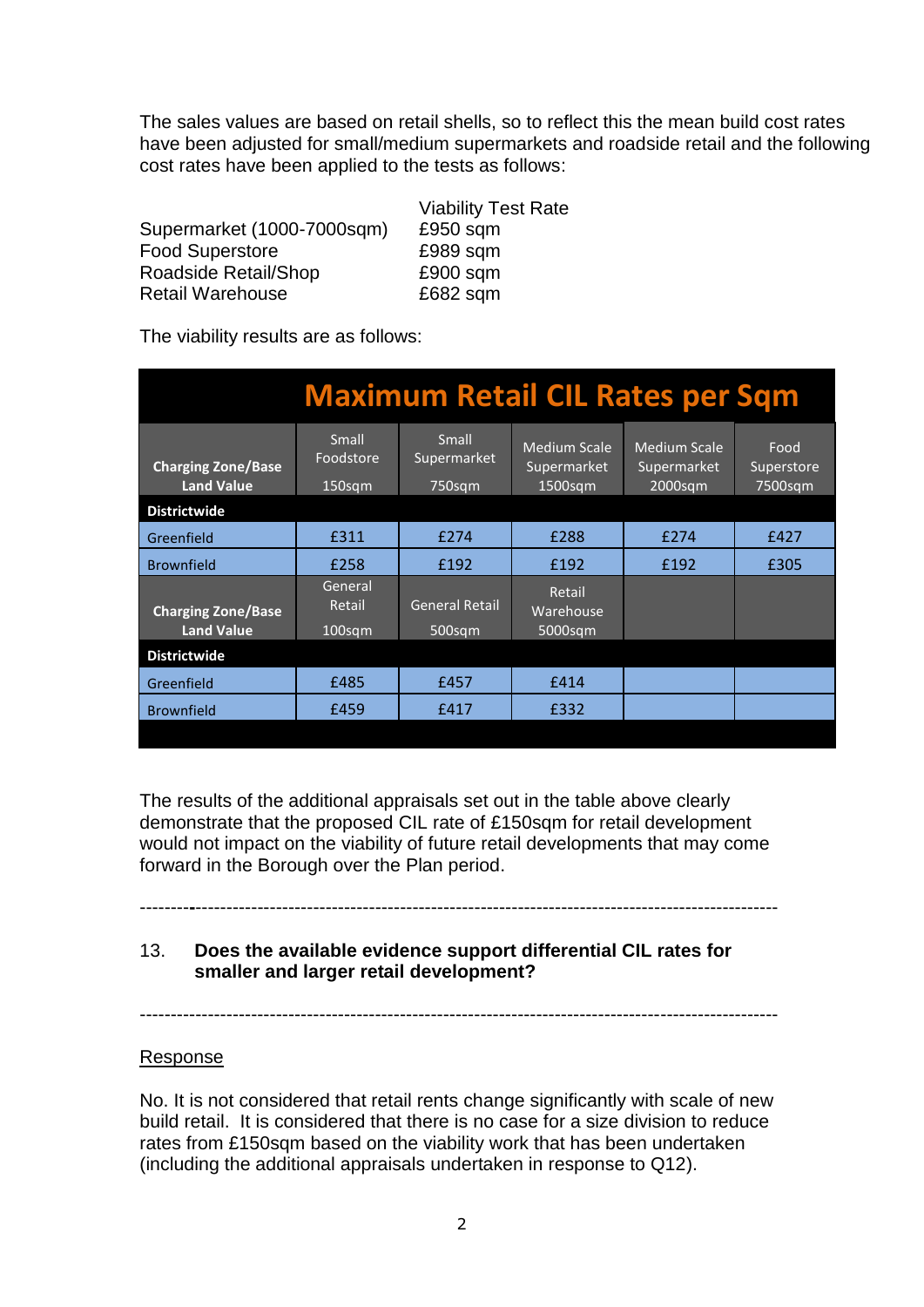### -------------------------------------------------------------------------------------------------------

# **14. Should the schedule specifically exclude ancillary car parking in retail development?**

-------------------------------------------------------------------------------------------------------

### Response

No. It is considered that most car parking won't be charged CIL – only retail buildings.

It is accepted that multi-storey retail car parks which are a 'cost' to the scheme without direct value would be impacted significantly by CIL but it's not envisaged that there will be many significant development of this nature in Worthing over the plan period (note – the appraisal for Union Place did include a significant construction cost allowance for parking provision)?

It would also be possible to apply for a multi-storey car park separately to the retail application and then the development would not be CIIL chargeable.

-------------------------------------------------------------------------------------------------------

- **15. Are the assumptions used in the NCS Assessment appraisal of supermarkets realistic? In particular:**
	- **(a) land values**
	- **(b) construction costs (including allowances for demolitions, abnormals and off-site highway works)**
	- **(c) professional fees**
	- **(d) developer's profit**
	- **(e) ongoing s106 payments**

**Is there evidence which indicates that the proposed retail CIL rate would make supermarket development unviable?**

-------------------------------------------------------------------------------------------------------

## Response

Yes. It is considered that the key cost allowances represent industry standards.

a) **Land Values** - The Retail Land value allowances are based on the benchmarking approach explained in response to the residential land value questions and these are considered to be appropriate and justifiable.

b) **Construction Costs** - The construction costs are based on Gleeds advice for a developer's retail shell (and have been similarly valued on this basis).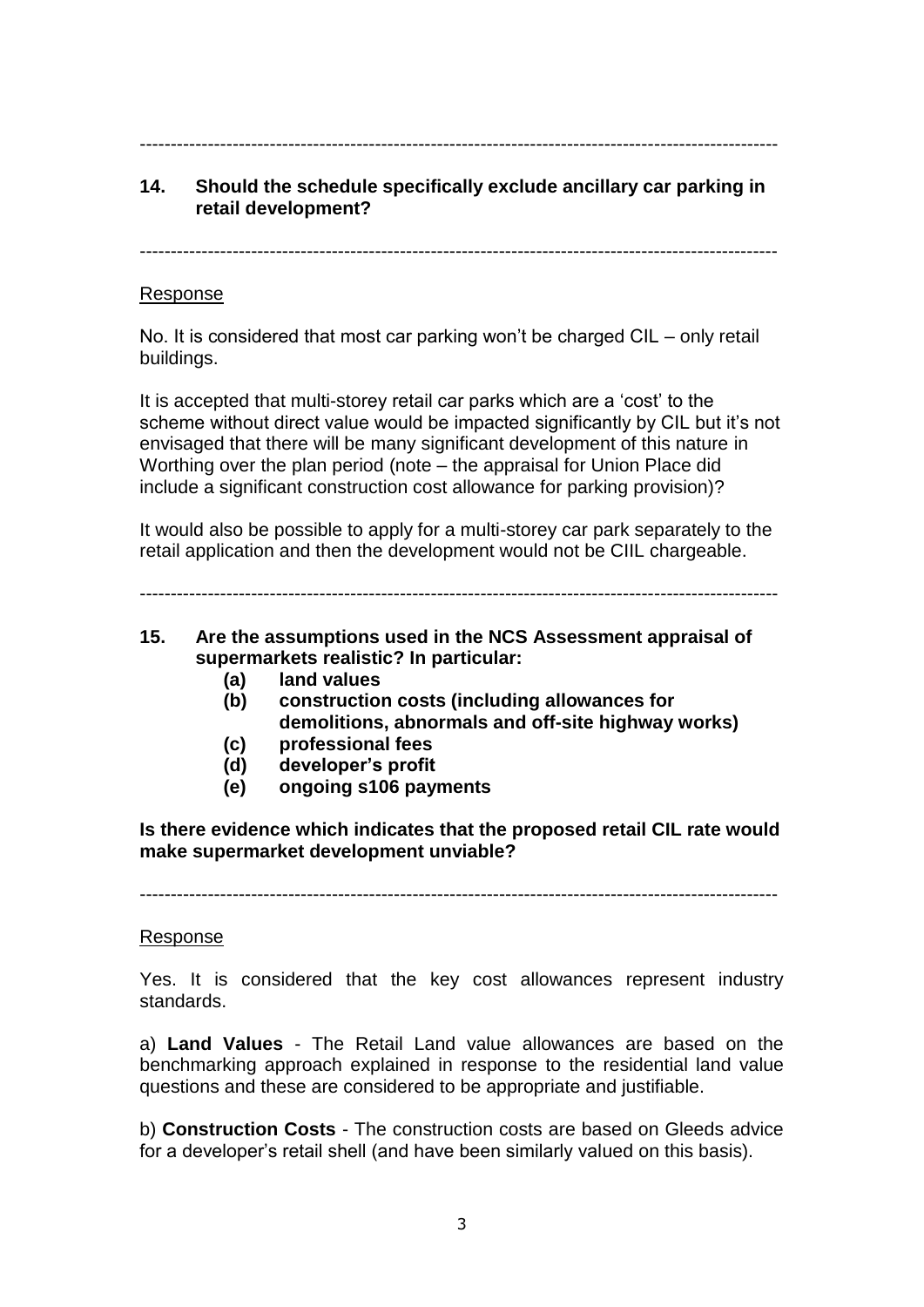| Substructure     | £120    |
|------------------|---------|
| Superstructure   | £270    |
| <b>Finishes</b>  |         |
| F,F&E            | O       |
| <b>Services</b>  | £10     |
| <b>Ext Works</b> | £130    |
| Prelims          | £70     |
| l Total          | £600/m2 |

The build-up of the shell rate of £600/m2 (at May 2012) is as follows:

It is likely that the costs expressed by representors on behalf of supermarket operators exceed what can reasonably be expected to be included in a 'shell' specification. The viability appraisals have been both costed and valued on the basis of a 'developers shell'. Specific requirements for lighting and other services, toilets, offices and externally, car-park layout, trolley bays, bollards, etc are all specific to a particular user and are therefore excluded from the 'shell' contract.

Generally, the Gleeds cost/m2 rates are based on benchmarking data prepared by Gleeds Research and Development department. This data is obtained from analysis of Gleeds projects. Adjustments are then made to exclude any demolition/facilitating works, abnormal foundations (piling, rafts, etc.) identified within the Gleeds Analysis.

It is not reasonable to make assumptions on abnormal development costs which are always site specific. If there are abnormal costs required to bring a retail site up to developable standard they should be deducted from the land value and will therefore be cost neutral.

It is accepted that most brownfield development will involve demolition of existing buildings but these costs are more than offset by the reduction in CIL charges based on the deduction for existing floorspace.

c) **Professional fees** - the professional fee rates are considered to be consistent with industry standards. The level of professional input is limited for retail shell design and 8% is considered to be perfectly adequate.

d) **Developers profit** - the developers profit allowance at 17.5% (compared to the 20% allowance for speculative residential development) is considered to be reasonable on the assumption that the majority of retail development is pre-let or pre-sold (or in fact undertaken direct by the operator which might remove the developers profit allowance altogether)

e) **S106 Payments** - As set out in the Council's response to question 3, it is considered that the allowances made for on-going S106 payments are realistic. The Council has made it clear within its Draft Developer Contributions SPD (CD03-5) that, when in place, CIL will form the principle mechanism for the collection of contributions to support growth. Depending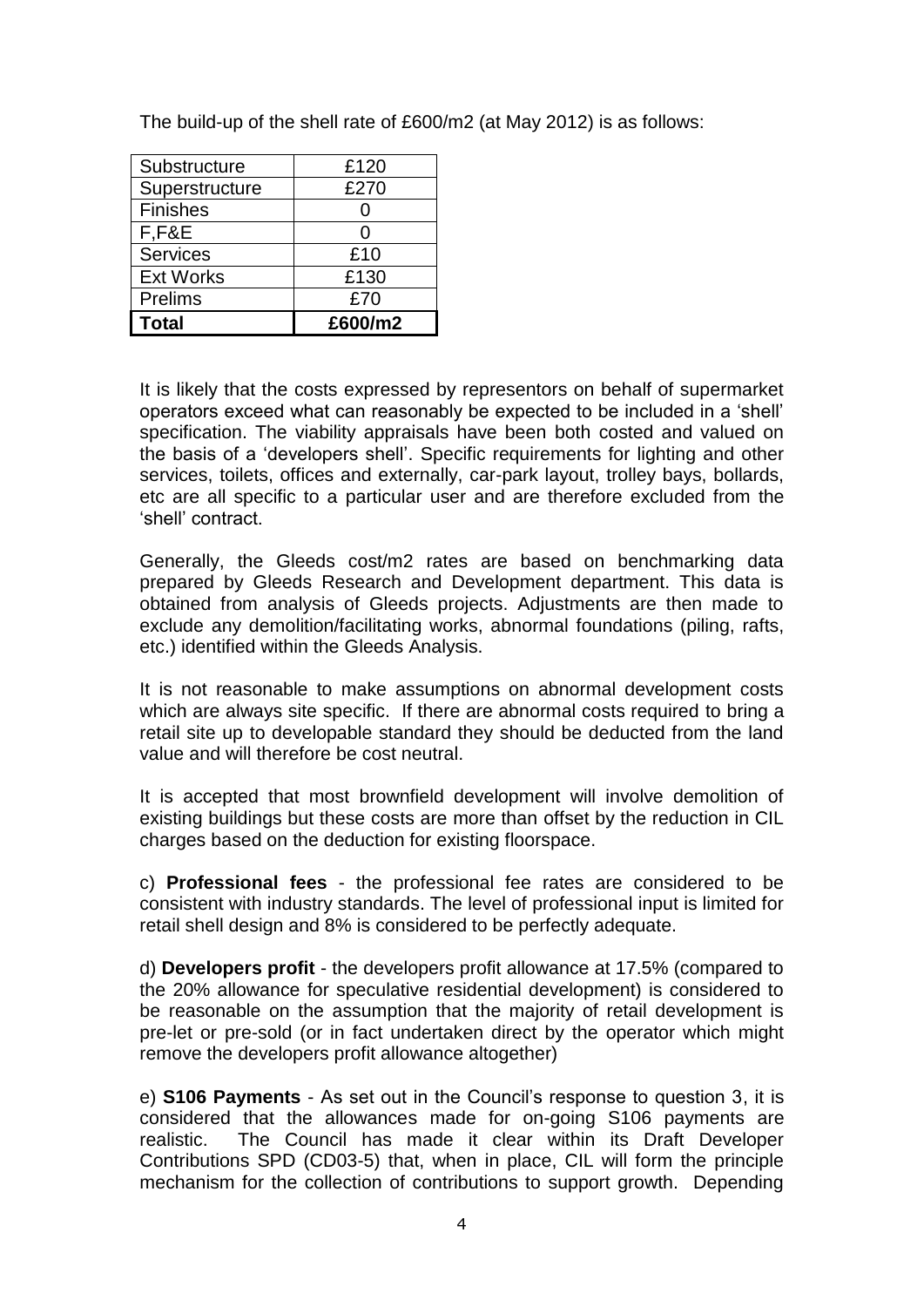on the nature of any retail scheme proposed, planning obligations may still be used to help deliver site specific infrastructure. However, given the type of retail development likely to come forward in the Borough (see response to Q16 below) there are not expected to be significant new site specific infrastructure requirements related to most new development. As such, it is considered that the allowance of £5 sqm for S106 used within the appraisals is reasonable. Furthermore, it should be noted that the evidence (see table within response to Q12 above) clearly demonstrates a significant 'headroom' and that even if a higher allowance were to be built into the model for S106 this would not impact on the overall viability of the retail schemes appraised.

In the Council's opinion, there is no evidence to suggest that a £150 per sqm CIL rate would threaten the viability of supermarket development of any scale.

-------------------------------------------------------------------------------------------------------

**16. Would the proposed retail CIL rate threaten the ability to develop viably the sites and scale of retail development identified in the Local Plan? If you contend that it would what specific change to the schedule are you seeking and what appropriate available evidence is there to support it?**

-------------------------------------------------------------------------------------------------------

#### Response

With regards to retail, the Core Strategy 2011 (CD03-1) seeks to provide the framework for the town centre to accommodate expected growth and to maintain and improve Worthing's primary retail position in order to compete with shopping areas in towns across the wider region. This would be achieved through the creation of a new retail core by redeveloping the Guildbourne Centre and incorporating additional retail space in Union Place (Area of Change 4).

Given the nature of Worthing there are limited opportunities for any other significant retail development opportunities within the Borough and, as a result, a high level of retail development is likely to come forward on existing sites. Furthermore, in order to ensure that retail developments do not undermine the established hierarchy of other retail areas across the Borough the Council applies the sequential test. In addition, the Core Strategy makes it clear that the restriction of retail development at out of centre locations will be an important element in sustaining the existing hierarchy.

To provide an indication as to the level of CIL that retail development in Worthing might support two retail scenarios were tested within the original Viability Appraisal (CD02-6) – a roadside retail unit (300sqm) and supermarket (3,000sqm). In order to assess the impact of CIL on a more realistic development scenario for Worthing the Viability Assessment (CD02- 7) then assessed the Union Place mixed-use redevelopment site. The Appraisal demonstrated positive viability for both the residential and retail